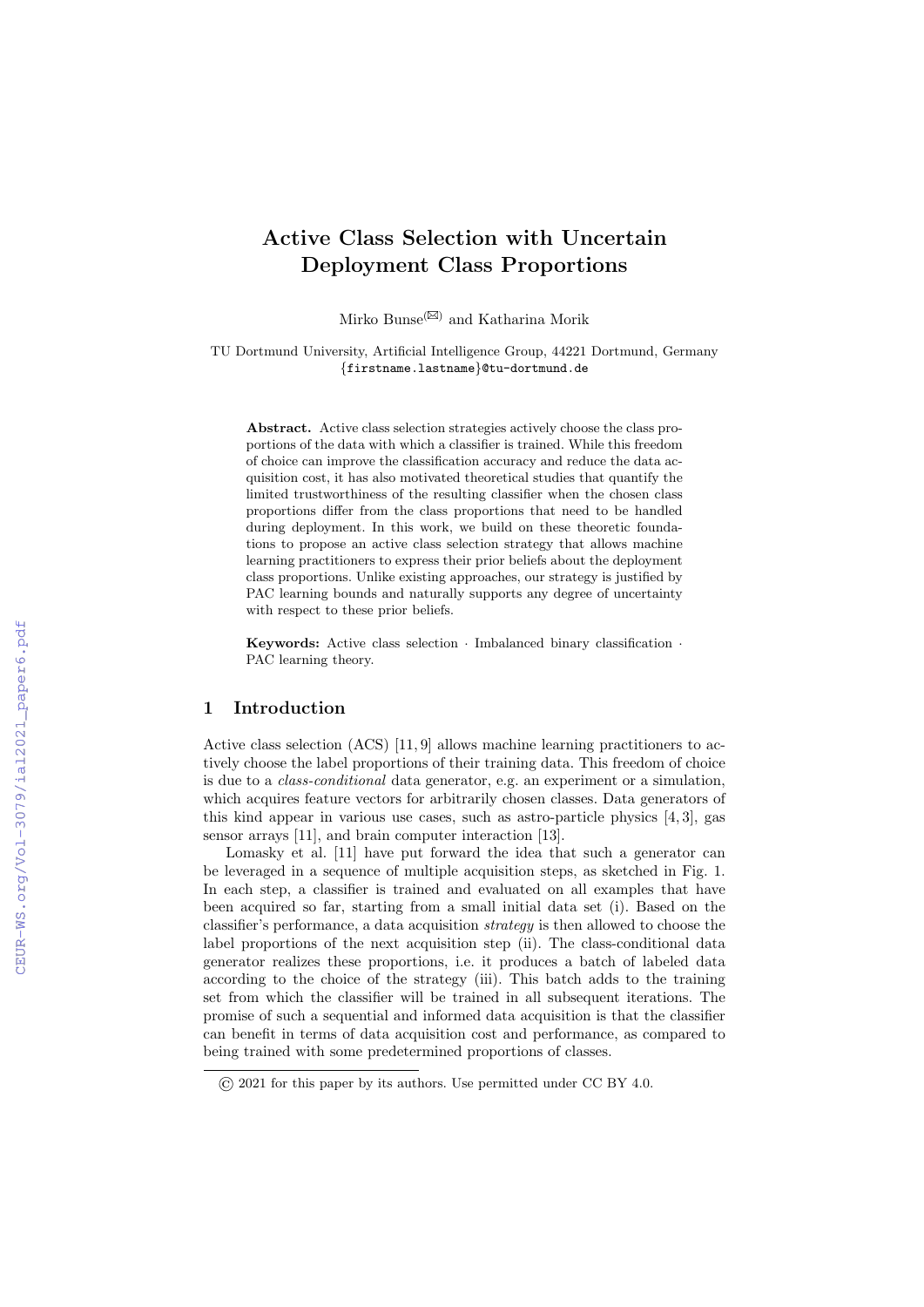

Fig. 1. Strategies for active class selection choose the label proportions of newly acquired training data. They are allowed to base their decisions on the performance of a classifier that is trained with all previously acquired data. We propose to incorporate prior beliefs, which can be uncertain, into the decision making.

Existing strategies [9, 11] for ACS do not account for the class proportions that a trained model needs to handle during deployment; they solely focus on the perceived difficulty of classes. One notable exception is a strategy that acquires training data precisely with those label proportions that are faced in the deployment stage; by design, this strategy requires the practitioner to know the deployment class proportions precisely in advance. However, what if we know the deployment class proportions not precisely, but with some degree of uncertainty? For instance, astro-particle physicists can estimate the ratio between their signal and their background class only roughly, as being approximately  $1:10<sup>3</sup>$  or even  $1:10^4$  [2]. We are not aware of any ACS strategy that supports uncertain deployment class proportions out of the box.

Motivated by such uncertainties, we have recently proposed a theoretically justified certificate for ACS-trained models [4]. This certificate declares a range of deployment class proportions for which a given model is accurate (i.e. has an ACS-induced error smaller than some  $\varepsilon > 0$ ) with a high probability (i.e. with probability at least  $1 - \delta$ ). This declaration can help practitioners in assessing the practical value of an ACS-trained model. However, it has no immediate implication on how to acquire data—in terms of an ACS strategy—when the deployment class proportions are uncertain.

In the following, we therefore evolve the theoretical basis of our certificate towards a data acquisition strategy for ACS. This strategy uniquely combines the following qualities:

- our ACS strategy naturally supports uncertainty about the deployment class proportions, e.g. as expressed by a Beta prior for binary classification.
- our strategy is theoretically justified by PAC learning bounds.

Our experiments suggest that our strategy, even under high amounts of uncertainty, exhibits a performance that is comparable to the performance of an optimal strategy with privileged access to the class proportions of the test set. Other strategies, which are oblivious to the deployment class proportions, fall behind by a significant margin.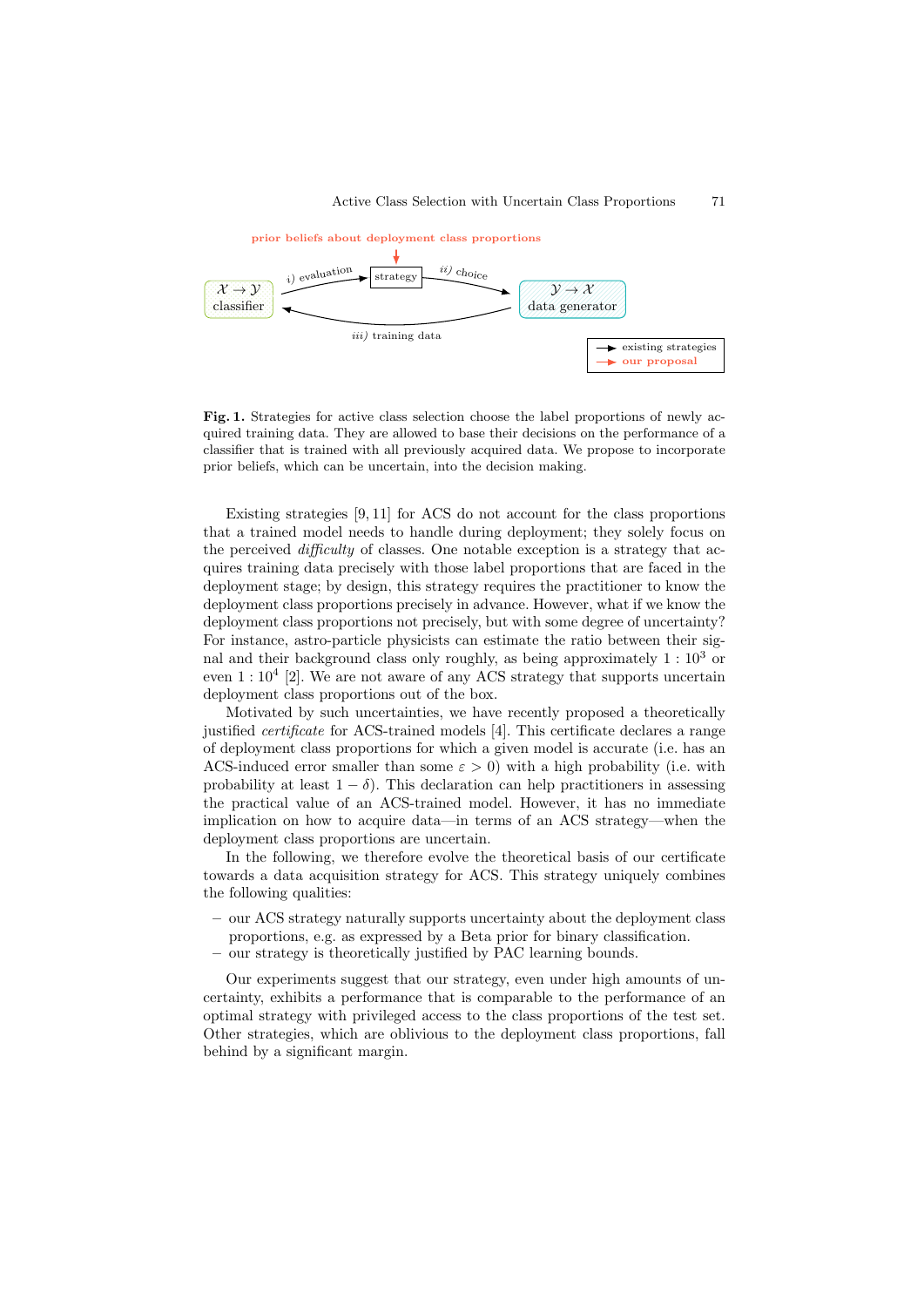We summarize the theoretic foundations of ACS in Sec. 2 before we detail our strategy in Sec. 3. The experiments in Sec. 4 lead to our conclusion in Sec. 5.

# 2 Theoretical Background

The term "domain", as proposed by domain adaptation [14, 12], describes a probability density function over the data space  $\mathcal{X} \times \mathcal{Y}$ . In ACS, we assume that the *source domain*  $S$ —where a machine learning model is trained—differs from the *target domain*  $\mathcal{T}$ —where the model is deployed—only in terms of the class proportions  $p_S \neq p_T$ . Such deviations occur due to the freedom of ACS strategies to choose any  $p<sub>S</sub>$  for the acquisition of training data. We are interested in the impact of such deviations on the deployment performance, i.e. on the classification performance with respect to  $\mathcal{T}$ .

Recently, a PAC learning perspective on this setting has provided us with Theorem 1 [4]. This result quantifies the difference in loss values  $L(h)$  between an ACS-generated training set D and the target domain  $\mathcal{T}$ . Only if this difference is small, we can expect to learn a classifier  $h$  from  $D$  that is accurate also with respect to  $\mathcal{T}$ , similar to standard PAC learning theory. The key insight of this theorem is that the relevant loss difference between D and  $\mathcal T$  is continuously approaching the inter-domain gap  $\Delta p \cdot \Delta \ell$  while the training set size m increases. In ACS, this increase happens naturally while more and more data is actively being acquired, so that the error of any ACS-trained classifier is increasingly dominated by this gap. Here,  $\Delta p = |p_{\tau} - p_{\mathcal{S}}|$  denotes the difference between class proportions and  $\Delta \ell = |\ell_{Y=2}(h) - \ell_{Y=1}(h)|$  denotes the difference between class-wise losses. The latter of these terms is constant across domains  $S$  and  $T$ . In turn,  $\Delta p \cdot \Delta \ell$  is constant with respect to the random draw of the training set D and is therefore independent of  $\varepsilon$ ,  $\delta$ , and m; it reflects the interplay between the classifier h, the data distribution, and the loss function.

Theorem 1 (Identical mechanism bound; binary classification [4]). For any  $\varepsilon > 0$ , any  $h \in \mathcal{H}$ , with probability at least  $1 - \delta$ , where  $\delta = 4e^{-2m\varepsilon^2}$ .

$$
\Delta p \cdot \Delta \ell - \varepsilon \leq |L_{\mathcal{T}}(h) - L_D(h)| \leq \Delta p \cdot \Delta \ell + \varepsilon
$$

The true difference  $\Delta\ell$  from Theorem 1 is unknown, but we can estimate an upper bound  $\Delta \ell^*$  of this quantity from ACS-generated data. The details on this estimation are already presented in the scope of ACS model certification [4] and do not need to be repeated here. All we need to know to establish our ACS strategy is that  $\Delta \ell^*$  is the smallest upper bound of  $\Delta \ell$  that holds with probability at least  $1 - \delta$ . The probabilistic nature of this upper bound stems from the fact that  $\Delta \ell^*$  is estimated from finite amounts of data.

# 3 A Strategy for Uncertain Class Proportions

The goal of our strategy is to decrease the inter-domain gap  $\Delta p \cdot \Delta \ell$  from Theorem 1 as much as possible, as according to a prior distribution  $\hat{P}$  of the deployment class proportions  $p_{\mathcal{T}}$ . This goal will allow any binary classification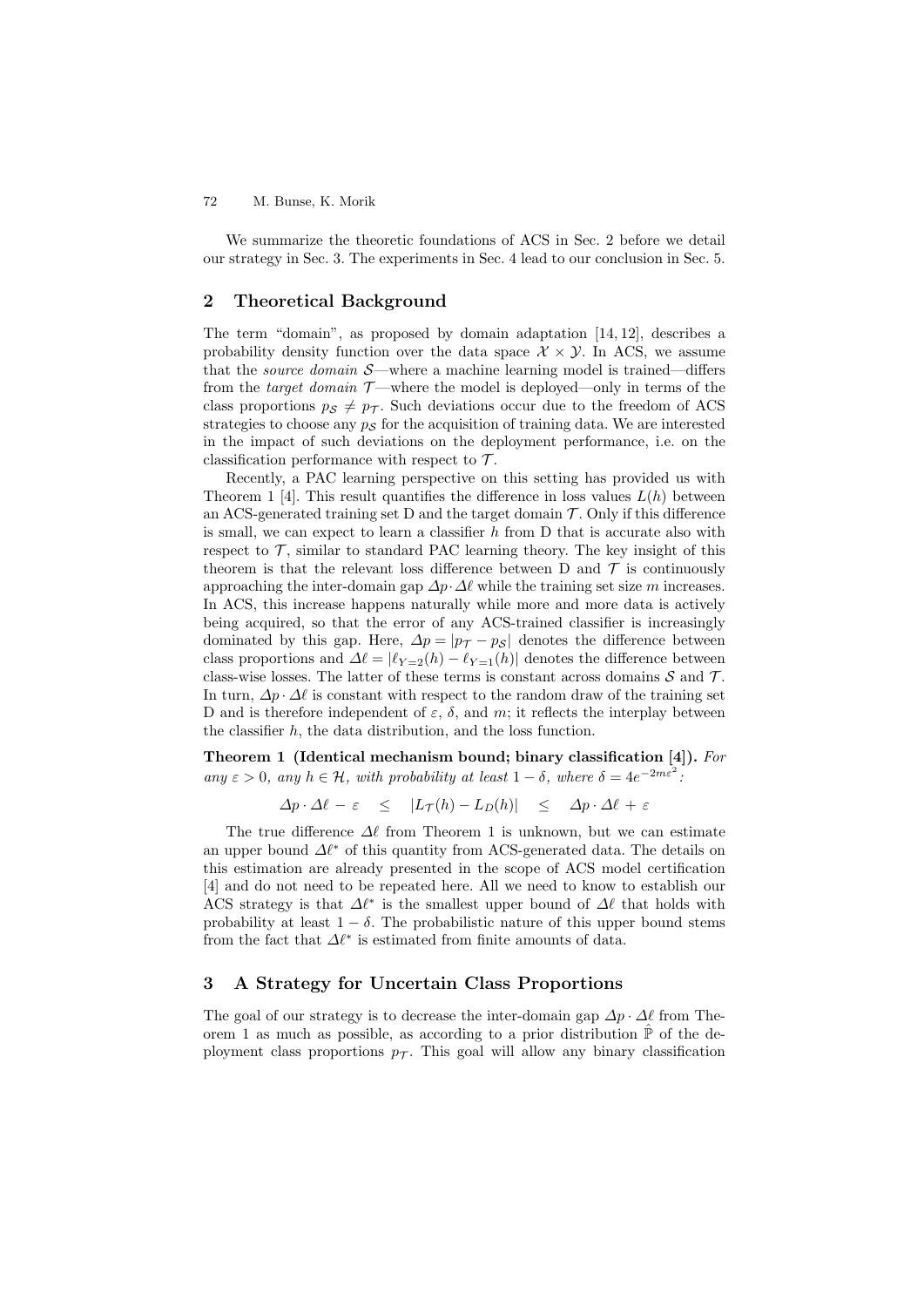algorithm to learn accurate predictions for the target domain, as according to the prior beliefs of a domain expert.

Formally, we assume a prior  $\hat{P} : [0, 1] \to [0, 1]$  of the positive class prevalence  $p_{\mathcal{T}} \in [0, 1]$  to be given. We incorporate  $\hat{\mathbb{P}}$  by marginalizing the inter-domain gap over this prior, as according to Eq. 1. Since we do not know the true  $\Delta\ell$ , we are using the estimated upper bound  $\Delta \ell^*$  instead. Consequently, the marginalization according to  $\Delta \ell^*$  is an upper bound, with probability  $1-\delta$ , of the marginalization according to the true  $\Delta \ell$ .

$$
\varepsilon^* = \int_0^1 \hat{\mathbb{P}}(p_{\mathcal{T}} = p) \cdot \underbrace{|p_{\mathcal{S}} - p|}_{= \Delta p} \cdot \Delta \ell^* \, \mathrm{d} p \tag{1}
$$

In each ACS iteration, we are free to alter the class proportions  $p<sub>S</sub>$  of the ACS-generated training set to some degree, depending on how much data we acquire in each batch and on how much data we already have acquired. In fact, we can understand  $p_{\mathcal{S}} = \frac{m_2}{(m_1+m_2)}$  as a function of the class-wise numbers of samples  $m_1$  and  $m_2$ . The upper bound  $\Delta \ell^*$  also lends itself for being interpreted as a function of sample sizes: the more data is acquired in both classes, the tighter will our estimation of this quantity be. Ultimately, we consider  $\varepsilon^*$  to be a function of  $m_1$  and  $m_2$ , so that we can minimize  $\varepsilon^*$  via an optimal choice of  $m_1$  and  $m_2$  in each data acquisition batch.

### 3.1 Minimizing the Marginalized Error

Our strategy decreases  $\varepsilon^*$  in the direction of its steepest descent, i.e. it takes a simple gradient step with respect to the acquisition vector  $\mathbf{m} = (m_1, m_2)$ . The gradient which defines the steepest descent is computed via the product rule:

$$
\nabla_{\mathbf{m}} \varepsilon^* = \nabla_{\mathbf{m}} f \cdot \Delta \ell^* + f \cdot \nabla_{\mathbf{m}} \Delta \ell^*
$$
  
where  $f(\mathbf{m}) = \int_0^1 \hat{\mathbb{P}}(p_{\mathcal{T}} = p) \cdot |p_{\mathcal{S}}(\mathbf{m}) - p| \, \mathrm{d} p$  (2)

We will come back to the function f shortly. For now, we plug  $\Delta \ell^*$  and  $\nabla_{\mathbf{m}} \Delta \ell^*$  into the equation above. These functions are defined by

$$
\Delta \ell^*(\boldsymbol{m}) = \hat{\ell}_{Y=2}(h) + \sqrt{\frac{\ln \delta_2}{-2m_2}} - \hat{\ell}_{Y=1}(h) + \sqrt{\frac{\ln \delta_1}{-2m_1}},
$$
  

$$
[\nabla_{\boldsymbol{m}} \Delta \ell^*]_y = \left(-\frac{\ln \delta_y}{m_y}\right)^{\frac{3}{2}} \cdot (2\sqrt{2} \ln \delta_y)^{-1},
$$
 (3)

where the  $\delta_y$  are probabilities of violations of  $\Delta \ell^*$  that occur from either one of the class-wise losses  $\ell_{Y=y}(h)$  in  $\Delta \ell$ . In fact, finding a suitable assignment of  $\delta_y$  values within a given probability budget  $\delta = \delta_1 + \delta_2 - \delta_1 \delta_2$  is the central difficulty in model certification; there, the sample size m is fixed, so that  $\Delta\ell^*$ can be optimized over this assignment [4]. Here, we keep the  $\delta_{\nu}$  fixed instead, to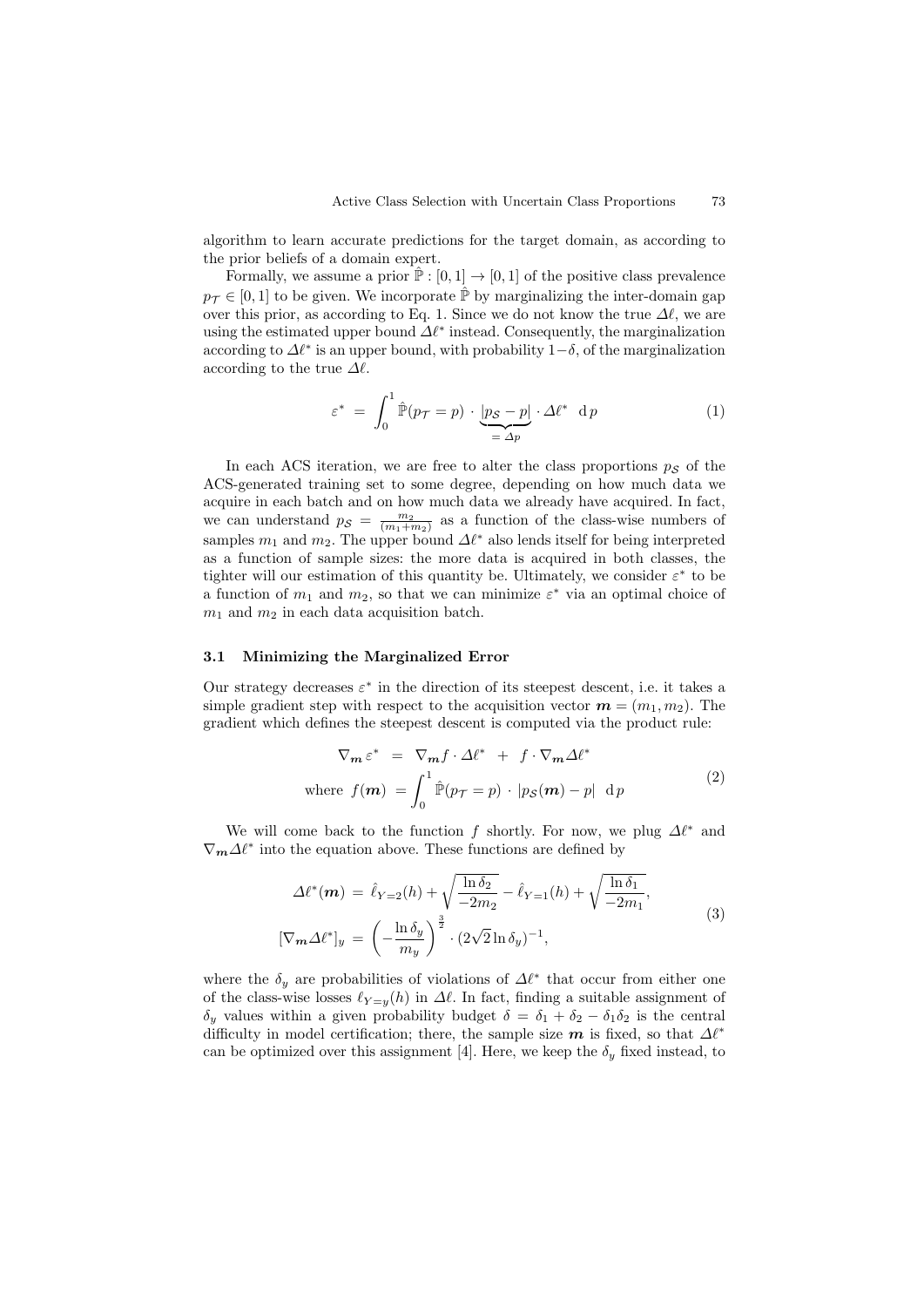values that are obtained with a certificate from previous ACS acquisitions. This change allows us to optimize  $\Delta \ell^*$  over m to acquire new data and it guarantees that  $\Delta \ell^*$  remains an upper bound of the true  $\Delta \ell$  also in the next batch, at least with probability 1– $\delta$ . The class-wise estimates  $\hat{\ell}_{Y=y}(h)$  in Eq. 3 are the average values of losses in the training data; they are also part of our certificate.

### 3.2 A Beta Prior for Binary Class Proportions

Now we turn to the function value and the gradient of the function  $f$  in Eq. 2. Plugging a parametric prior  $\hat{P}$  into this function can allow us to compute these terms efficiently, in closed forms. To this end, a  $Beta(\alpha, \beta)$  prior is suitable for binary classification because the Beta distribution is a conjugate prior of the Bernoulli distribution, which in turn is a suitable model for the prevalence of binary class labels. As a matter of convenience, the parameters  $\alpha > 0$  and  $\beta > 0$ can be chosen such that the resulting distribution has some predetermined mean and standard deviation; we believe that domain experts can often express their prior beliefs in terms of these properties.

Plugging a Beta prior into the f function from Eq. 2 yields the following components, where  $I$  is the regularized incomplete Beta function:

$$
f_{\alpha,\beta}(m) = \frac{2p_S(m)^{\alpha}(1 - p_S(m))^{\beta}}{(\alpha + \beta)B(\alpha, \beta)} + \left(p_S(m) - \frac{\alpha}{\alpha + \beta}\right) \left(2I_{p_S(m)}(\alpha, \beta) - 1\right)
$$
  

$$
\nabla_m f_{\alpha,\beta} = \frac{2I_{p_S(m)}(\alpha, \beta) - 1}{(m_1 + m_2)^2} \cdot \binom{m_2}{-m_1} \tag{4}
$$

Plugging Eq. 3 and 4 into Eq. 2 provides us with a gradient that we can compute analytically from a certificate with a  $\delta_y$  assignment, from sample sizes  $m_1$  and  $m_2$  and from the prior parameters  $\alpha$  and  $\beta$ . The negative gradient  $-\nabla_m \varepsilon^*$  of the marginalized error  $\varepsilon^*$  defines the class-wise numbers of samples that our strategy acquires in the next data acquisition batch.

With small data volumes or with highly imbalanced classes, our strategy is dominated by the  $\Delta \ell^*$  component; small classes need additional data until this upper bound holds with some desired probability  $1-\delta$ . Constrastingly, when the total data volume is large, our strategy is dominated by the  $f$  component; to this end, a Beta prior favors class proportions that are close to its mean  $\frac{\alpha}{\alpha+\beta}$ . The turning point between these two behaviors is well-founded in the PAC learning theory that underlies the estimation of  $\Delta \ell^*$ .

# 4 Experiments

The first introduction of the ACS problem is already accompanied by the proposal of five heuristic ACS strategies [11]. In the following, we compare our own strategy from Sec. 3 to these five heuristics:

proportional: always sample according to  $p_{\tau}$ , provided that these true proportions are already known at training time.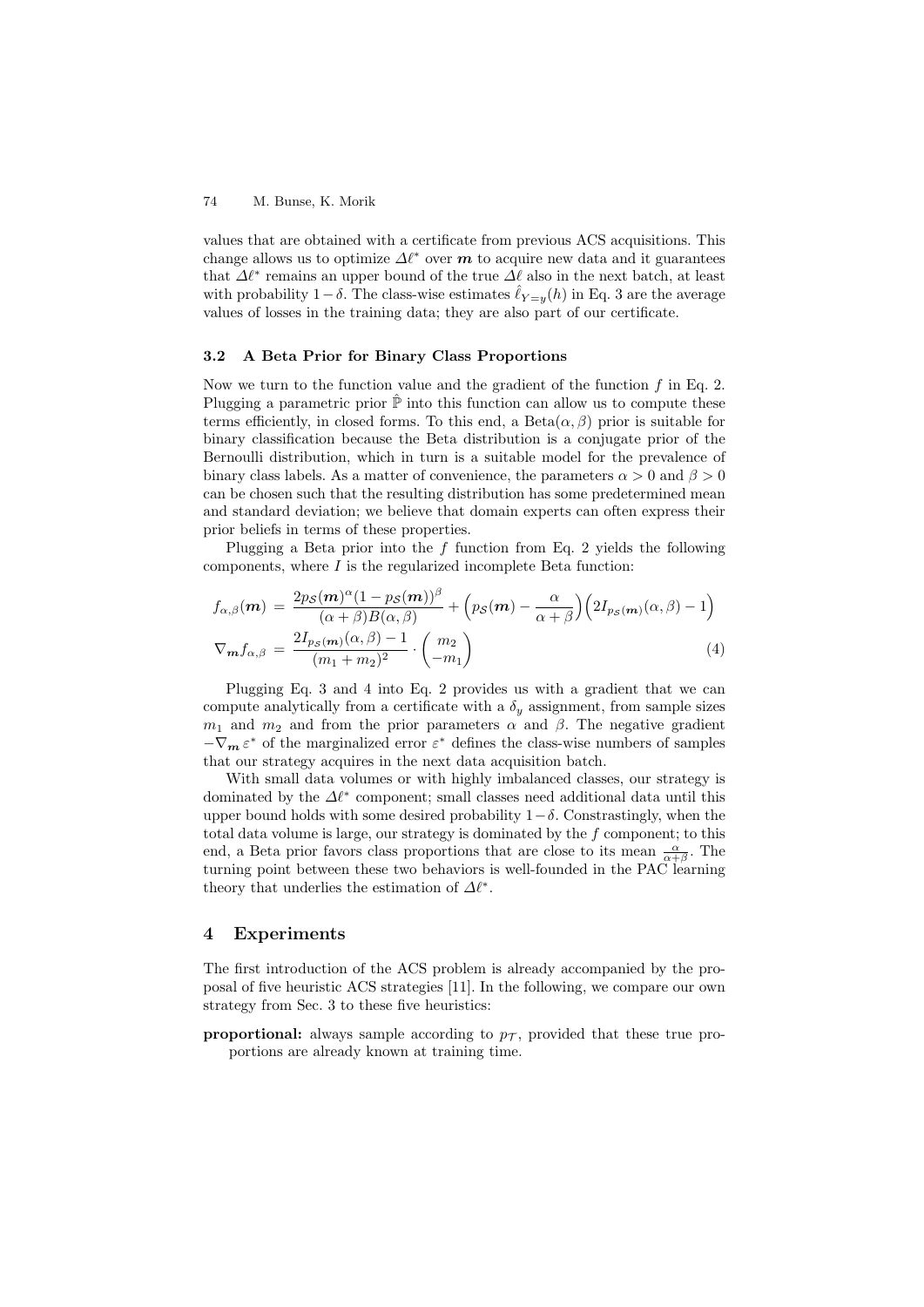uniform: always sample all classes in the same amount.

- inverse: sample according to the inverse accuracy of a classifier that is trained on earlier batches; the underlying assumption is that weak class-wise performances can be counteracted with over-sampling.
- improvement: sample according to the class-wise improvement in accuracy that has occurred between the current iteration and the iteration before; this strategy assumes that stable performances, i.e. performances that did not change recently, will remain stable during future acquisitions.
- redistriction: sample according to the class-wise number of training examples for which the prediction has changed between the current iteration and the iteration before; the assumption here is that stability can be promoted by over-sampling classes with volatile decision boundaries.

Our theoretical analysis of the ACS problem [5, 4] reveals that the proportional strategy is actually more than a heuristic; this strategy is indeed *optimal* in the limit of data acquisition. However, it requires precise knowledge of  $p_{\tau}$ , which practitioners might not be able to provide. Contrastingly, all other strategies are entirely oblivious to the deployment proportions; they solely focus on different notions of class-wise difficulties.

This shortcoming is also shared by an ACS strategy that aggregates utility scores of pseudo-instances [9]. For now, we have excluded this approach from our comparison, due to this property. For future work, however, we expect that the method can overcome this limitation with a recent update of its utility function [8]. This update supports a prior of  $p_{\tau}$ , which is in line with our idea of incorporating prior beliefs in ACS. Embedding the update in the original pseudo-instance strategy, however, might not be trivial.

### 4.1 Methodology

We have parameterized the Beta prior of our strategy with a predetermined mean and standard deviation, both set to the true value of  $p_{\mathcal{T}}$ . Accordingly, the mean of the prior is well aligned with the true class proportions of the deployment data; the uncertainty, however, is as large as possible.

In accordance to a reliable evaluation methodology [7], we present pairwise differences between ACS strategies in terms of their statistical significance. A comprehensive way of plotting such differences is through critical difference diagrams [6, 1], which compare multiple strategies over multiple data sets in a statistically sound way. We employ accuracy as the underlying performance metric and we conduct multiple trials to obtain an average performance value for each combination of strategy and data set. These average performances are then summarized through critical difference diagrams.

We define the trials via five repetitions of a three-fold cross validation. From the *imbalanced-learn*<sup>1</sup> package [10], we retrieve 13 data sets that have at least 150 minority class samples (to facilitate sampling) and at most 100 features (to

<sup>1</sup> https://imbalanced-learn.org/stable/datasets/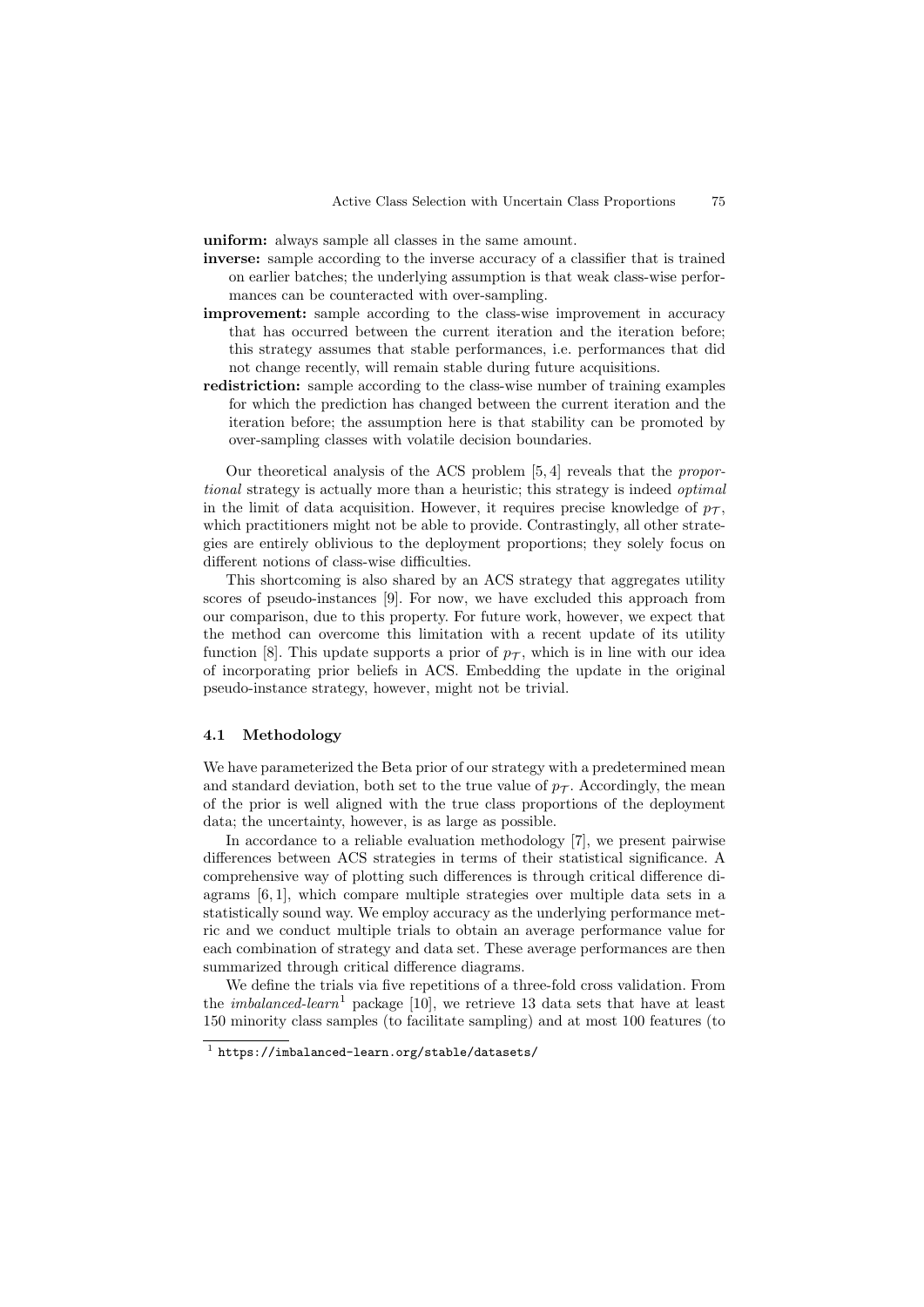facilitate learning). We ensure comparability between all strategies by employing the same classifier in all experiments, a logistic regression with default metaparameters. The data acquisition happens in up to 8 batches, each of which acquires 50 new training examples. However, not all strategies reach the last batch on all data sets; we stop each trial as soon as the strategy exhausts one of the classes. We opted for this early stopping criterion to focus on "realistic" acquisitions that happen due to free choices and not due to the fact that our experiment only simulates class-dependent data acquisition with finite pools of data. For the same reason, and due to weak performances on imbalanced data, we did not evaluate the uniform strategy here. Due to the early stopping, it becomes increasingly harder to detect significant differences; while the batches three and four can be evaluated on all data sets, only 9 data sets remain for batch eight. The implementation of our configurable experiments is available online<sup>2</sup> .

### 4.2 Results and Discussion

Fig. 2 presents the critical difference diagrams, as according to our evaluation methodology. We see that our method, with access to an uncertain prior of  $p_{\tau}$ , performs as well as the privileged strategy that knows  $p<sub>T</sub>$  precisely. Moreover, our method outperforms all existing strategies which are oblivious to  $p_{\tau}$ .

Fig. 3 traces this success back to the acquisition behavior that each strategy exhibits. Our own strategy quickly approaches the true proportions  $p_{\mathcal{T}}$  of classes, due to the perfect alignment between the mean of the prior and  $p_{\mathcal{T}}$ . For the particular case of a Beta prior, this behavior is a reason for concern: if the mean of this prior was not well aligned with  $p<sub>T</sub>$ , we might have acquired data in mistaken class proportions; only if the mean of the Beta prior is sufficiently accurate, we can expect the competitive behavior that Fig. 2 suggests. Future research down this lane, e.g. with other types of prior distributions, is needed.

Fig. 3 further reveals two explanations for the poor performances of the existing strategies: first, all of these strategies exhibit a central tendency of staying close to the class proportions of the initial training set; second, each of these strategies prefers class proportions of an increasingly large variability. Both of these behaviors are due to the sole focus of these strategies on the perceived difficulties of classes, which can differ considerably between the data sets.

# 5 Conclusion and Outlook

In contrast to existing ACS strategies, which either assume precise knowledge about the deployment class proportions or no knowledge at all, we have advocated the incorporation of a prior distribution that expresses beliefs about the class proportions with any degree of (un)certainty. Our ACS strategy is wellfounded on PAC learning bounds which we have recently proposed for ACS [4]. Experiments suggest that our strategy performs as well as the fully certain case, which, however, is harder to specify than an uncertain prior.

 $^2$  https://github.com/mirkobunse/AcsCertificates.jl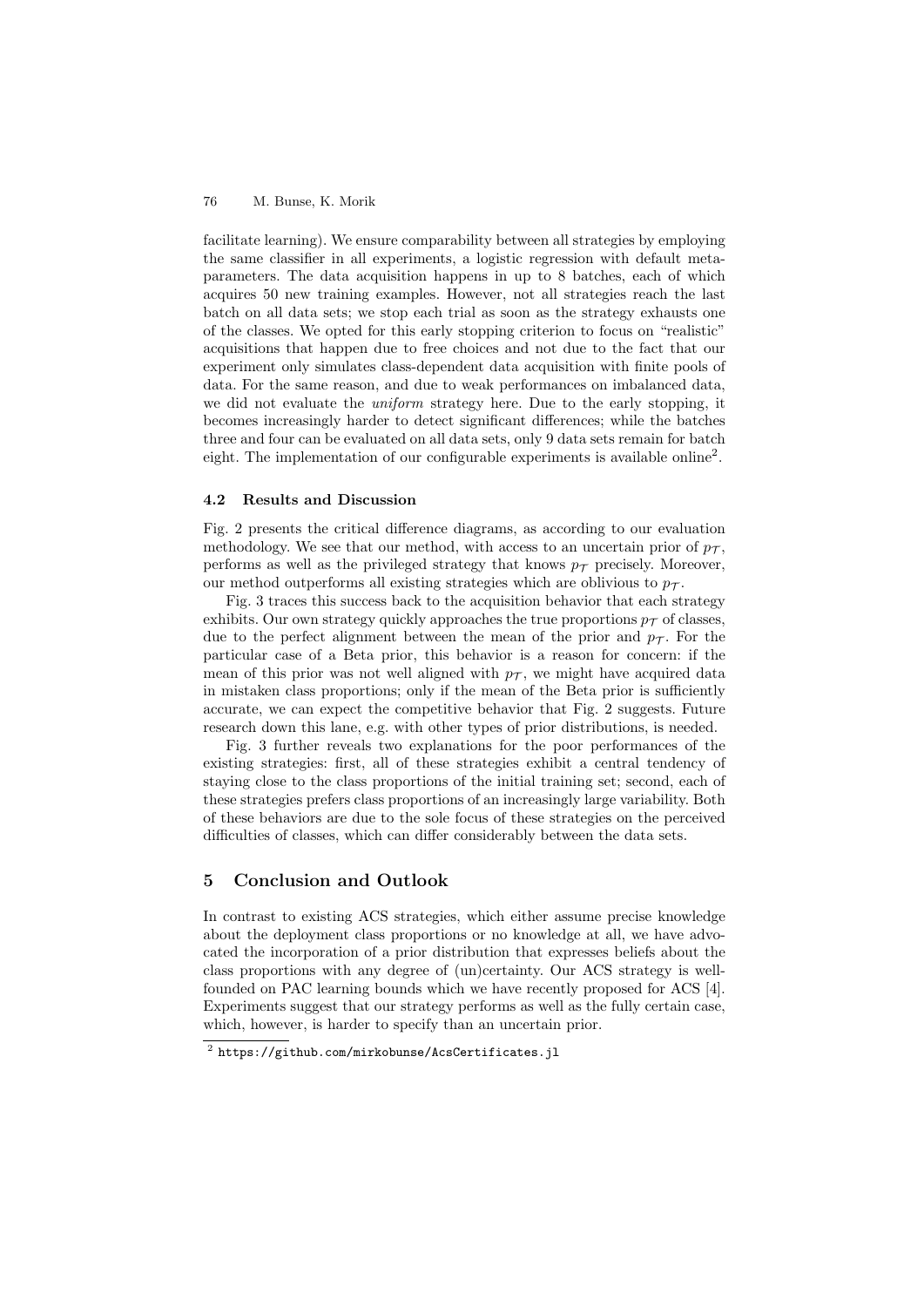

Fig. 2. Critical difference diagrams evaluate our ACS strategy ( $\bullet$ ) against existing ACS strategies [11], one of which has privileged access to the true class proportions  $p_{\mathcal{T}}(\bullet)$ . The two plots present different values of  $p_{\mathcal{T}}$ . Each position on the vertical axes corresponds to one critical difference diagram for one batch in the ACS data acquisition loop. Horizontal positions correspond to the average ranks of strategies across multiple data sets, as according to the average accuracy in multiple trials; lower ranks are better. Horizontal connections between two or more strategies indicate that a Wilcoxon signed-rank test is not able to detect significant differences between these methods from the performances they exhibit.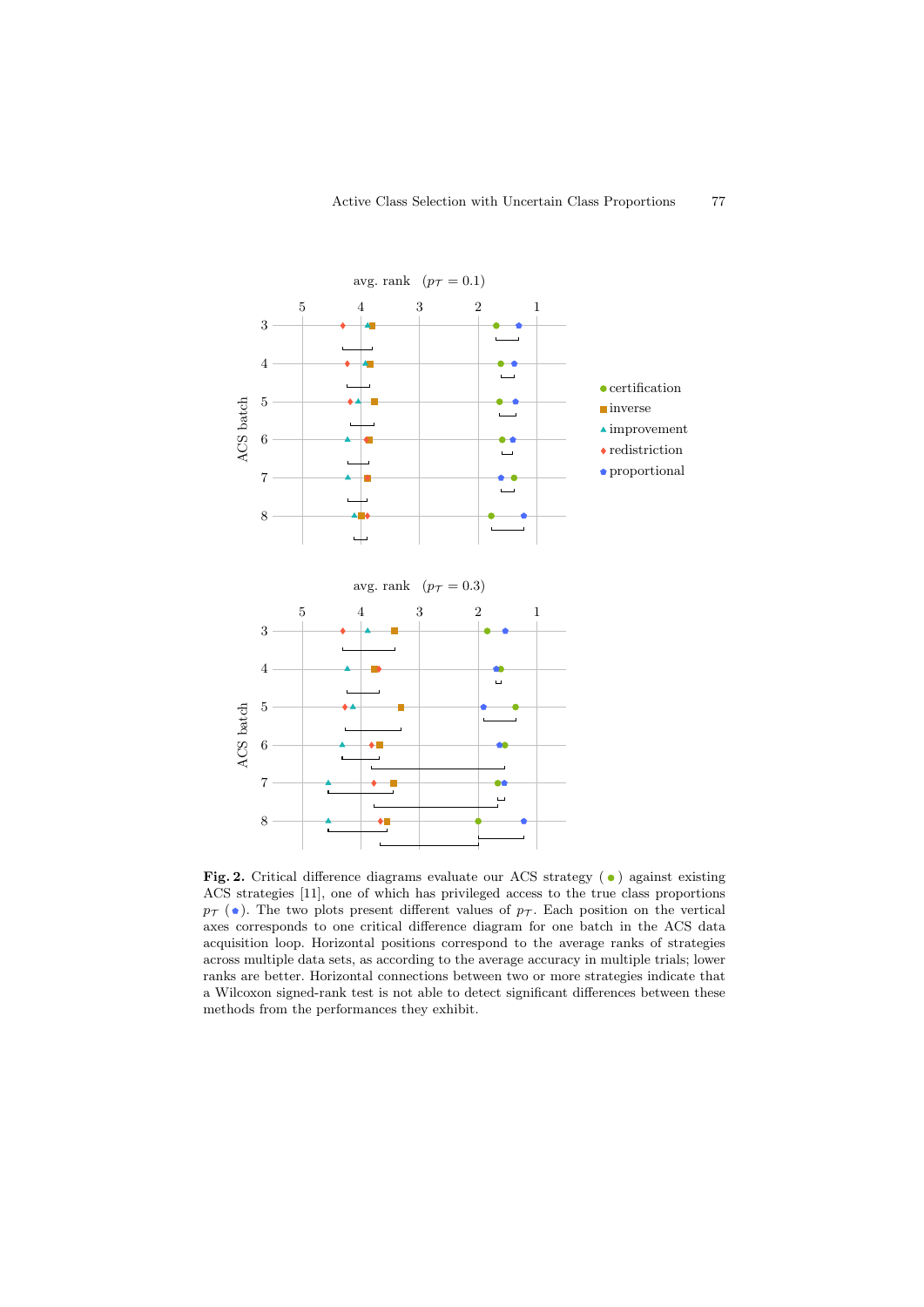

Fig. 3. Our ACS strategy ( $\bullet$ ) quickly approaches the true proportions  $p_{\tau}$  of classes in terms of the Kullback-Leibler divergence  $d_{KL}$ . Due to the uncertainty of the prior, however, this divergence always remains above zero. The standard deviation of  $d_{\text{KL}}$ , as displayed by the error bars, increases considerably with the other strategies.

Future work on ACS should focus on strategies that support multi-class classification and regression. We identify the PAL-ACS framework [9] with a recent update of its utility function [8] as a promising candidate in this direction.

# Acknowledgments

This work has been supported by Deutsche Forschungsgemeinschaft (DFG) within the Collaborative Research Center SFB 876 "Providing Information by Resource-Constrained Data Analysis", project C3, and by the Federal Ministry of Education and Research of Germany as part of the competence center for machine learning ML2R (01IS18038 A/B).

# References

- 1. Benavoli, A., Corani, G., Mangili, F.: Should we really use post-hoc tests based on mean-ranks? J. Mach. Learn. Res. 17(1), 152–161 (2016)
- 2. Bockermann, C., Brügge, K., Buss, J., Egorov, A., Morik, K., Rhode, W., Ruhe, T.: Online analysis of high-volume data streams in astroparticle physics. In: Europ. Conf. on Mach. Learn. and Knowledge Discovery in Databases. Springer (2015)
- 3. Bunse, M., Bockermann, C., Buss, J., Morik, K., Rhode, W., Ruhe, T.: Smart control of Monte Carlo simulations for astroparticle physics. In: Astronomical Data Analysis Software and Systems. pp. 417–420 (2017)
- 4. Bunse, M., Morik, K.: Certification of model robustness in active class selection. In: Europ. Conf. on Mach. Learn. and Knowledge Discovery in Databases. Springer (2021)
- 5. Bunse, M., Weichert, D., Kister, A., Morik, K.: Optimal probabilistic classification in active class selection. In: Int. Conf. on Data Mining. IEEE (2020)
- 6. Demšar, J.: Statistical comparisons of classifiers over multiple data sets. J. Mach. Learn. Res. 7(1), 1–30 (2006)